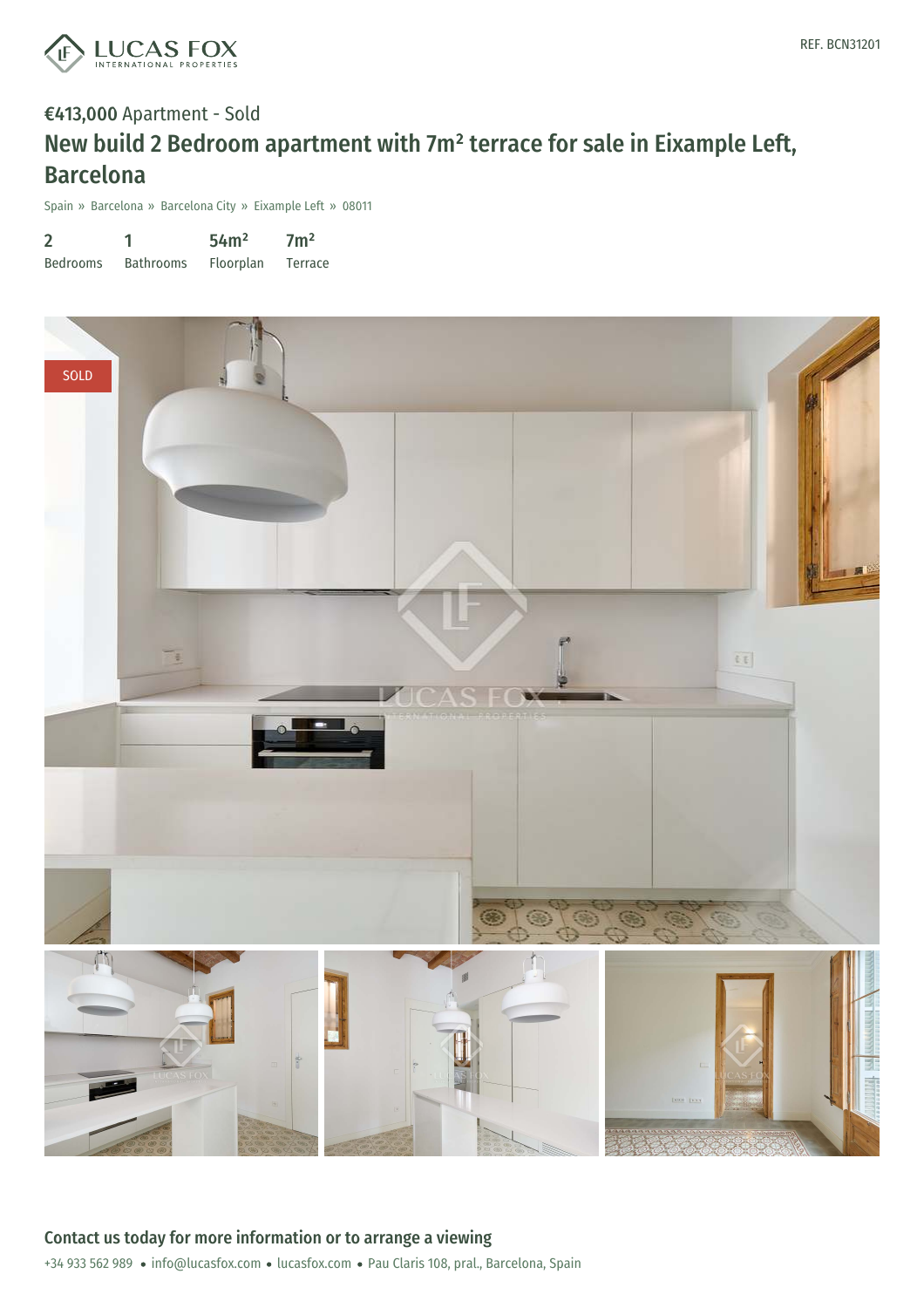

## €413,000 Apartment - Sold New build 2 Bedroom apartment with 7m² terrace for sale in Eixample Left, Barcelona

Spain » Barcelona » Barcelona City » Eixample Left » 08011

2 Bedrooms 1 Bathrooms 54m² Floorplan  $7<sup>m²</sup>$ Terrace

**OVERVIEW** 

### 2-bedroom apartments with balconies for sale in a renovated Modernista building in Eixample Left, Barcelona.

Valencia Enric Granados is an excellent opportunity located in one of the best neighbourhoods in Barcelona, the Eixample. Valencia Enric Granados is located in a historic building from 1893 that has been completely renovated, including the entrance and the façade, among other elements. It stands out for the fusion of modern materials with the restoration of elements from the modernist era.

The development offers apartments with 1-2 bedrooms with 1 or 2 bathrooms and with balconies renovated or to renovate.

In the renovated apartments, we can highlight its air conditioning system with ducted air conditioning, wooden exterior carpentry with Climalit type glass, access door to the security house and white lacquered wooden doors. The kitchens are fully equipped with Siemens appliances and Silestone countertops. The bathrooms also have the best sanitary equipment.

Contact us for more information about this excellent renovated modernist building.

### **Highlights**

- 1-2-bedroom apartments with 1-2 bathrooms renovated or to renovate
- Fusion of modern materials with recovered elements
- Excellent loca[tion](mailto:info@lucasfox.com)
- Balconies
- Historic restored building



#### [lucasfox.com/go/bcn31201](https://www.lucasfox.com/go/bcn31201)

Concierge service, Lift, Mosaic tile flooring, Natural light, Period Building, Period features, Wooden flooring, Air conditioning, Balcony, Built-in wardrobes, Double glazing, Equipped Kitchen, Exterior, Heating, Renovated, Transport nearby